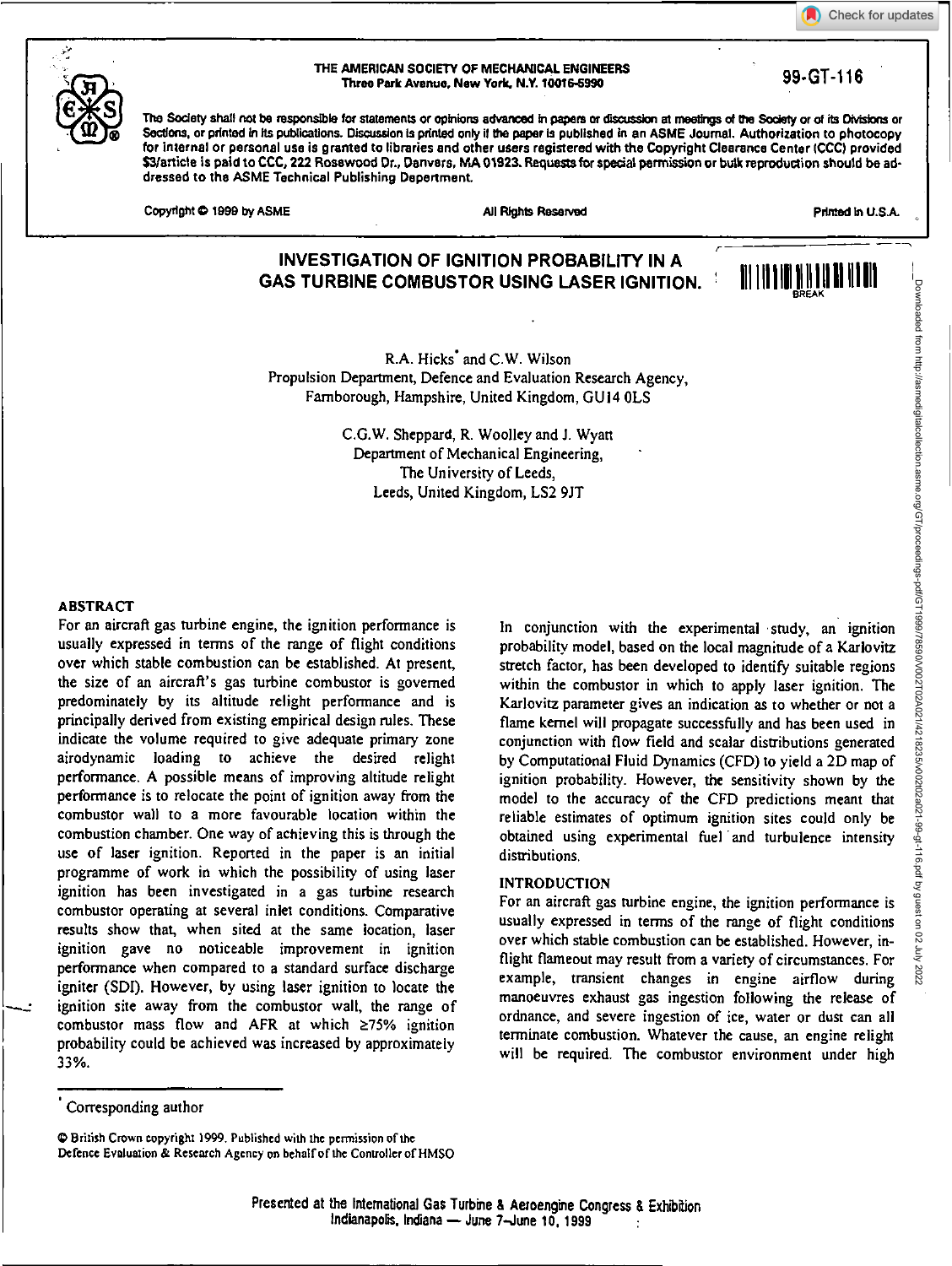altitude (i.e. 10000 m) relight conditions is extremely arduous and as a result, the aircraft may have to descend to lower altitudes for relight; whether the mission is military or civil, this is undesirable.

The size of an aircraft gas turbine combustor is predominately governed by its altitude relight performance. At present, the necesary combustor size for relight capability is typically determined using empirical design rules. These indicate the volume required for adequate primary zone air flow loading (or residence time) to achieve the desired relight performance. However, if relight capability could be improved, combustion chambers could be made much more compact, with direct weight and cost reduction benefits. Much larger weight saving would be associated with resultant shorter shafts, connecting turbines and compressors, and smaller engine casings. Furthermore, reduction in combustor size would also yield performance benefits, particularly with regards to NOx emissions.

A number of strategies have been proposed to enhance relight capability, including the use of oxygen enrichment [1, 2], novel fuel ignitors [3] and altering the location of, and the amount of energy deposited by, the igniter within the combustor *[4,* 5]. The study of Wilson and co-workers [4] indicated that improvements in ignition performance were attainable if the igniter was moved to more favourable (in terms of local aerodynamic flow field and mixture strength) locations within the combustors primary zone. However, potentially much greater improvements may be achievable if the ignition site could be relocated away from the wall of the combustor altogether. Such a move would not only ensure that ignition is sited in the most favourable location, but also negate any influence that the combustor wall itself may have on the ignition process. For example, during the early stages of a flame kernel's development, it is possible that the relatively small kernel could propagate, or be bodily convected into, the wall of the combustion chamber due to the random nature of the local turbulent flow field. Such an occurrence could result in partial, or complete quench of the kernel.

One way of achieving 'remote' ignition is through the use of laser ignition. The possibility of using a focused laser beam to ignite a combustible mixture has been recognised for a number of years [6, 7]. Its principal advantage over conventional ignition is the ability to site ignition at the most favourable region within the combustor. Additionally, the laser system potentially offers more repeatable energy deposition into the reactants and can overcome excessive energy loss to the ignition circuit, which typically can be of the order of 70% of the unit energy [8, 9]. Another potential benefit of laser ignition is that it could be developed so that multiple site ignition, distributed throughout the combustor volume, could be used. This may significantly reduce the time required to reach a stable combustion regime, with obvious benefits in

terms of improving performance during the period of engine acceleration following successful ignition.

To assess the feasibility of utilising laser ignition in a gas turbine combustor, a preliminary programme of work has been carried out using laser ignition to ignite a research gas turbine combustor over a range of inlet operating conditions. The results of this study are reported here.

Although laser ignition provides a means of achieving remote ignition, designs rules are also required to identify optimum locations within a combustor at which to site the ignition. Currently available empirical design rules for acceptable altitude relight capability give no insight into the mechanisms involved, or the role played by the igniter and its location. They only indicate conditions that have, in general, previously proved successful under broadly similar temperature, pressure and fluidic regimes. Consequently, they are unable to indicate optimum ignition sites within a combustor. As an alternative to this empirical approach, Wilson and co-workers [4] implemented a method based on a parameter called the Karlovitz Stretch Factor, K. This parameter, which gives an indication as to whether or not a flame will propagate, was used in conjunction with a computational fluid dynamic (CFD) flow and scalar field prediction. This resulted in a two dimensional map of probability of flame propagation being generated. Based on this map, Wilson et al. [4] were able to identify a number of sites that offered better ignition performance as a result of enhanced initial flame kernel propagation. This approach has been adopted in the current work to identify suitable sites for laser ignition.

### EXPERIMENTAL APPARATUS

The experimental investigation employed a 77° sector of an annular combustor containing three 'T' shaped vaporisers, equi-spaced at an angle of 27.7°, Figure I. This configuration was chosen so that the outboard sections shielded the central section of the sector from flow distortions due to sidewall effects. The combustor geometry included both inner and outer primary holes circumferentially positioned in line with the vaporisers, whilst inner and outer dilution ports were located (circumferentially) both on the vaporiser centre line and between vaporisers. The air casing and combustor end walls were manufactured from Perspex to allow optical access to the combustor cavity. A full description of the combustor is available elsewhere [10]. The air velocity and fuel distributions within the combustor had previously been determined using gas sampling, pitot probe and LDA techniques [10, 11].

A uniform airflow was delivered to the combustor via a 600 mm diameter by I m long plenum chamber, located immediately upstream of the combustor inlet. Air was supplied to the plenum by a Keith Blackman five-stage compressor at a maximum mass flow rate of 1.59 kg/s at absolute inlet pressure and temperature of approximately 1.06 bar and 326 K,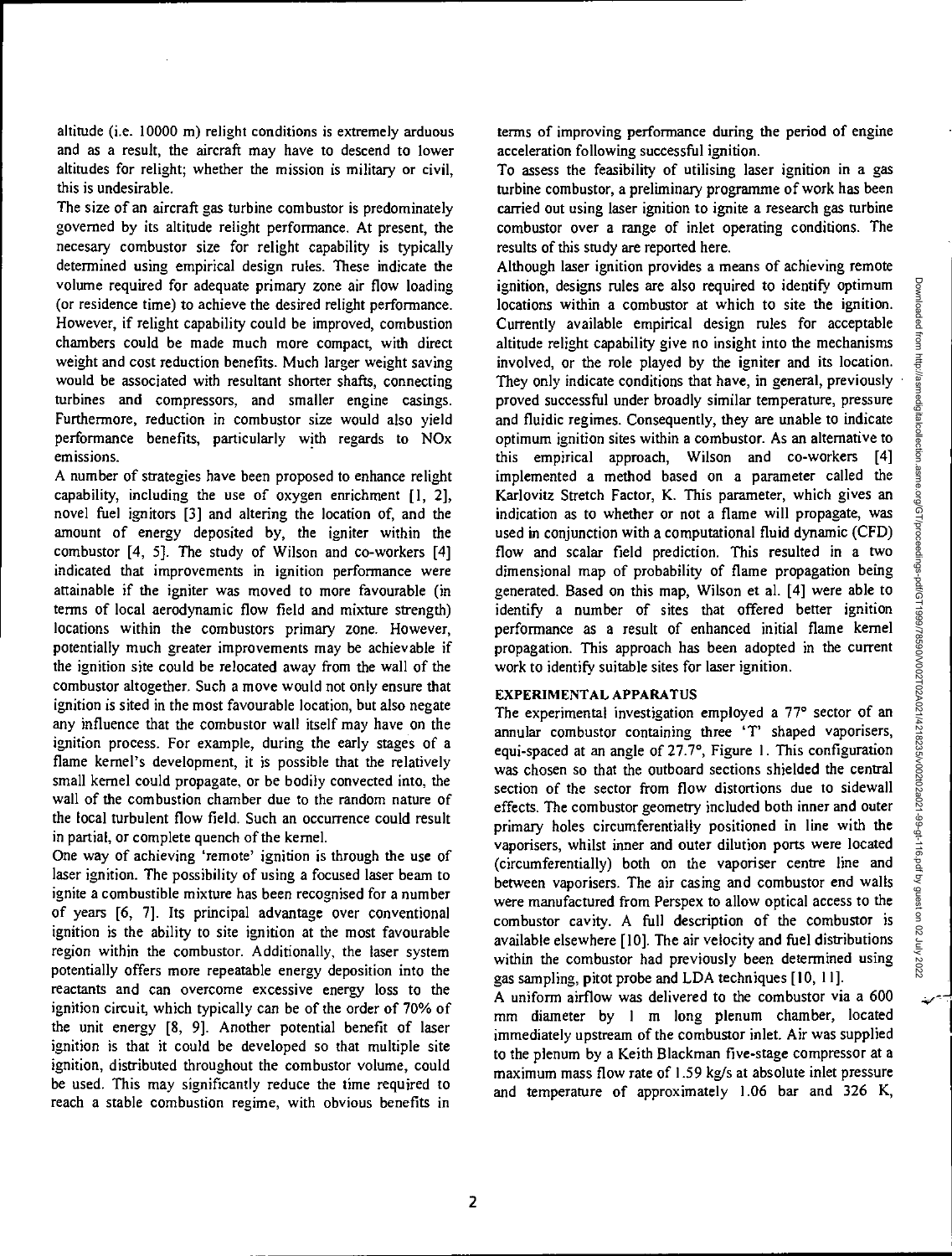respectively. The combustor was fuelled using propane (95% minimum purity) which was regulated to an absolute pressure of 6 bar. Clearly, under conditions of altitude relight it is unlikely that the fuel would be fully vapourised and thus, the use of a gaseous fuel such as propane to represent this situation would be unrealistic. However, for the purposes of this study, where the relative improvements in performance between different ignition sites and systems is considered, as well as for experimental convenience, the use of propane is justified. Furthermore, to assess the feasibility of using the Karlovitz stretch factor to predict reliable ignition sites within a combustor, burning velocity data is required for the fuel in question. At present, there is a dearth of available information on the burning velocities of kerosene fuel sprays at conditions considered here (i.e. atmospheric pressure and 326 K). In contrast, the burning velocity of propane is available.

The amount of fuel delivered to the vaporiser was controlled by a Fisher Controls 1100 rotameter and a solenoid valve arrangement. The role of the solenoid valve was to limit the duration of the combustion event by supplying fuel for a fixed period of only 4 seconds following ignition to prevent damage to the Perspex side walls. A 4 second burn period was adequate to determine whether or not successful ignition had occurred. The operation of the solenoid valve and the firing of the ignition source, either laser or conventional surface discharge, was controlled by a manually operated ignition unit. To allow time for the fuel flow through the vaporiser to attain steady state prior to ignition, the solenoid valve was automatically opened 5 seconds before discharging the ignition system. Following the combustion event, there was a I minute delay before the ignition unit could be re-armed, thus ensuring that the combustor was completely flushed of all previous combustion products.

To generate the laser induced ignition breakdown, the second harmonic output (532 nm) of a 'Q'-switched Nd:YAG laser was used. A single 10 ns pulse of laser light was focussed, via 200 mm bi-convex lens, into the internal cavity of the combustor at the desired location, Figure 2. To reduce the size of the focus beam volume, and hence increase the local energy density, the laser beam was expanded from its initial diameter of 6 mm to a diameter of 24 mm via a x4 telescope prior to focusing.

An estimate of the amount of energy absorbed by air during the laser ignition breakdown was obtained by measuring the energy entering and exiting the ignition site using a pyroelectric (OPHIR PE5OBB/DIF) power meter positioned either immediately before or after the laser focus point, depending on which parameter was being measured. The difference between these two measurements, obtained over a number of laser ignitions (typically 100), gave an estimate of the energy typically absorbed by the air during breakdown. For ease of optical access, this investigation was carried out in a

fanned stirred combustion vessel, using the same optical arrangement used in the gas turbine experiments. The 350 mm diameter stainless steel combustion vessel was equiped with four fans symmetrically disposed in a regular tetrahedron configuration. The fans were used to induce varying degrees of turbulence within the vessel. Three pairs of orthogonal 150 mm diameter windows provided optieal access. The investigations were conducted for a range of turbulence levels at a pressure of 1 bar and 358 K; it was found that the measured levels of energy absorbed during breakdown were independent of the turbulence level.

Shown in Figure 3 is the energy absorbed during breakdown plotted against that delivered. Above a delivered energy of 100 mJ, figure 3 suggests that the rate of absorption increases approximately linearly with energy delivered, at a gradient of about 0.6; although the actual data would suggest that, over the range of energies considered, there was a slight increase in the amount of energy absorbed with increasing energy delivered, Table I. However, for the work reported here a linear relationship was assumed. The laser was operated at an output energy level of 315 ml; following losses due to optics, this resulted in a delivered breakdown energy of 176 mJ. Of this, according to Figure 3, about 110 ml was absorbed by the gas during breakdown.

In addition to the laser ignition system, ignition studies were also carried out in the gas turbine sector using a conventional surface discharge ignition system. This utilised a purpose built ignition unit that delivered a 12 Joule pulse to a standard Smiths Industries surface discharge igniter (SDI). This resulted in up to 3 Joule being available at the spark. The SDI ignitor was located downstream of the central vaporiser, on a plane that passed through the vaporiser inlet, as indicated in Figure 4. In reality, an aero-engine of the type shown in Figure 1 would probably used a igniter/primer combination to ensure reliable low pressure and temperature start-up. The exclusion of the primer in the programme of work does not effect the comparison between conventional and laser ignition systems.

## **PREDICTION OF IGNITION PROBABILITY.**

The ideal way to model the ignition process would be via a comprehensive model that accounted for the liberation of spark energy and the subsequent processes governing the propagation of the flame kernel towards successful combustion. However, such a scheme would currently be at best, unwieldy and difficult to use as a flexible design tool. Therefore, other alternatives have been proposed based on empirical methods in which a 'characteristic time' for evaporation and mixing are used to model ignition [13]. However, a failing of this type of approach is that the location of the ignitor and the local characteristics affecting the developing flame kernel, both fluidic and chemical, is not considered.

3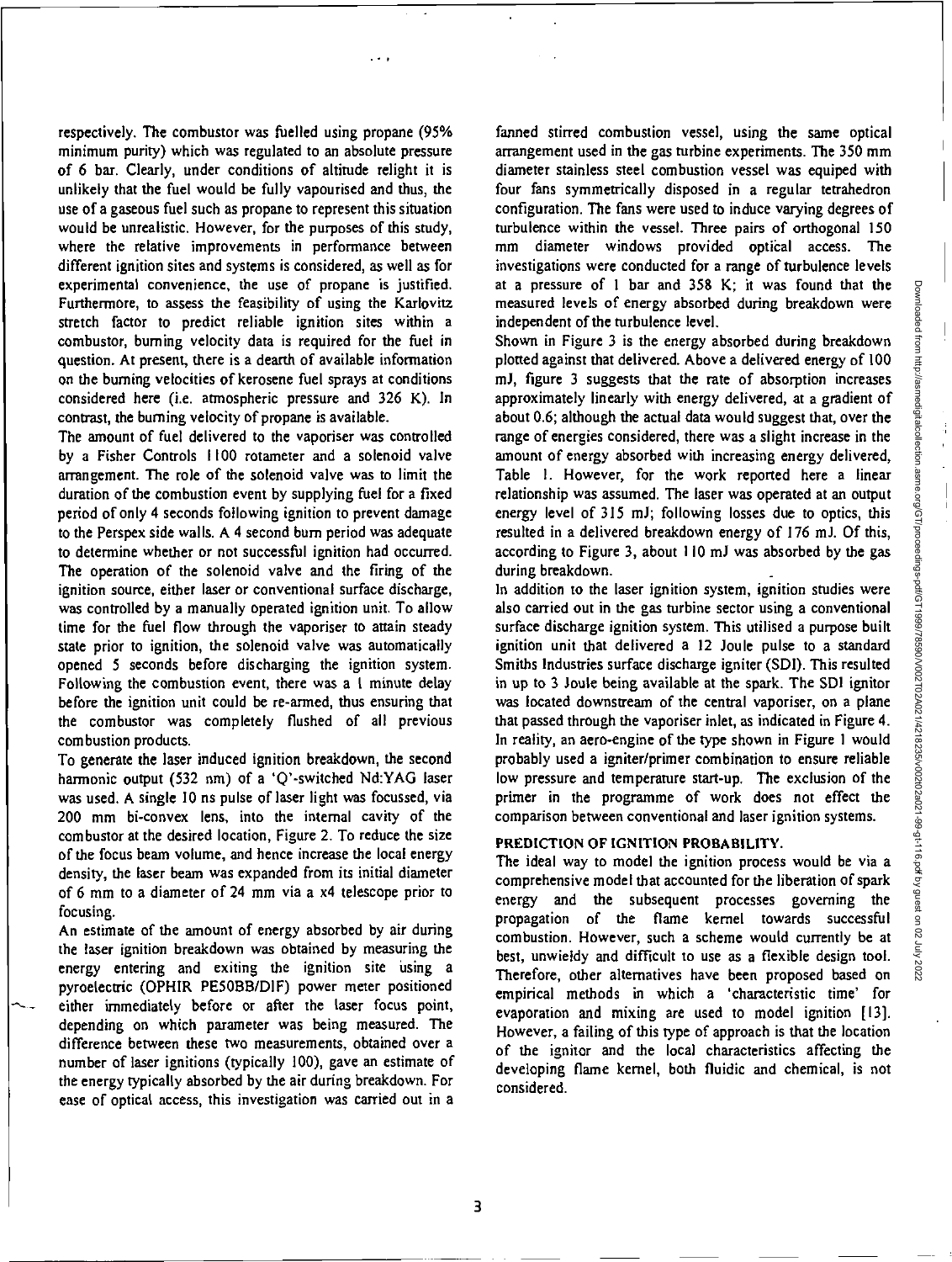One parameter that accounts for the fluidic and chemical influences affecting a growing flame kernel is the Karlovitz stretch factor, K. This parameter, which gives an indication as to whether or not a flame will propagate at a given location within a reactive flow, has been used on previous occasions to predict ignition performance [4, 14] by inferring a probability of successful flame kernel propagation following spark breakdown. When K is combined with a 3-D Computational Fluid Dynamic (CFD) flow and scalar field prediction, the influence of igniter location can also, to some extent, be accounted for [4]. Following Rizk and Mongia [15], the inclusion of a converged CFD solution also enables predicted values of such parameters as rms turbulent velocity, local equivalence ratio, length scales, etc. to be made without resorting to assumptions. Such parameters are not only interesting in themselves but also required in the evaluation of K.

To calculate the Karlovitz stretch factor, K, a computer programme known as KARL was invoked [41. This programme interrogates the output of a converged CFD solution to extract standard solution data and then calculate, along with several associated parameters, the value of K, given by

$$
K = \frac{u'}{\lambda} \frac{\delta_{\ell}}{u_{\ell}} \tag{1}
$$

where  $u'$  is the rms turbulent velocity,  $\lambda$  is Taylor macro scale of turbulence,  $\delta_{\ell}$  is the laminar flame thickness and  $\mathbf{u}_{\ell}$  is laminar burning velocity. The ratio  $\frac{u}{\lambda}$  can be regarded as a measure of the aerodynamic rate of strain, or eddy life time, and  $\frac{\partial y}{\partial u}$  a measure of the chemical life time, or reciprocal chemical strain rate. The laminar flame thickness can be obtained from  $\delta_{\ell} = \frac{V}{\mu_{\ell}}$  [16], where v is the kinematic viscosity. Assuming the flow field within each computational cell to be isotropic, the variable u' can be obtained from the CFD predicted turbulent kinetic energy, KE, by [17]:

$$
u' = \left(\frac{2}{3}KE\right)^{0.5}
$$
 (2)

The Taylor macro length scale was derived using [17]:

$$
\frac{\lambda^2}{L} = \frac{A}{u'}\tag{3}
$$

Where A is a constant assigned a value of 40.4 by Abdel-Gayed and Bradley [18]. The integral length scale, L, was calculated from

$$
L = \frac{C_d KE^{3/2}}{\epsilon} \tag{4}
$$

Where  $\varepsilon$  is the turbulent energy dissipation rate, obtained from CFD, and Cd is a constant assigned a value of 0.202 [18]. Invoking the turbulent Reynolds number,  $R_T$  (= u'L/v), and substituting for  $\lambda$  and  $\delta$ , into Equation 1, gives:

$$
K = 0.157 \left( u' /_{u} \right)^2 R_T^{-0.5}
$$
 (5)

Using Equation 5, the local value of Karlovitz number, K, was calculated for each point the computation solution domain and used to infer a probability of successful ignition

For the work reported here, the Rolls-Royce suite of computer codes known as PACE (Prediction and Analysis of Combustion Emissions) were used for the CFD calculations. The main computer code in PACE is based on a variant of that described by Jones and Priddin [19] and Jones et al. [20]. The version of the code used for the work reported here solved equations for the finite difference representations of mass continuity, scalar conservation, momentum, turbulence energy generation and dissipation. To accommodate the fluctuating turbulent velocity components, the finite difference formulations include a k-c turbulence sub-model, after Launder and Spalding [21].

The research combustor used in the experimental programme utilised fuel injectors of the vaporiser type. To construct a CFD solution for this type of combustor, mirrored symmetry boundary conditions were employed. The physical shape of the vaporiser was then defined by 'blocking out' those mesh nodes associated with the region of space occupied by the vaporiser. This blocked region, which had a castellated rather than a smooth surface, was assigned the same properties as a solid wall. The fuel was considered to be evenly distributed on the blocked out surface representing the vaporiser exit, resulting in a uniform profile of fuel fraction entering the solution domain. In the CFD model of the research combustor, conditions were assumed to be isothermal. This assumption is valid as the flow field in the actual combustor would be non-reacting prior to ignition. A 13.85° sector was simulated, this being the smallest repeatable circumferential section of a full annular version of the combustor. The computational grid had 90 mesh nodes in the axial direction, 41 in the radial direction and 22 in the circumferential direction, Figure 5, and extended from the centreline of the vaporiser inlet to a plane midway between vaporiser outlets. The inlet temperature and pressure adopted in the experimental test programme, along with the air and fuel mass flow rates were used to define overall combustor inlet boundary conditions. An empirical 1-D airflow analysis program [22] was used to predict the proportion of total mass,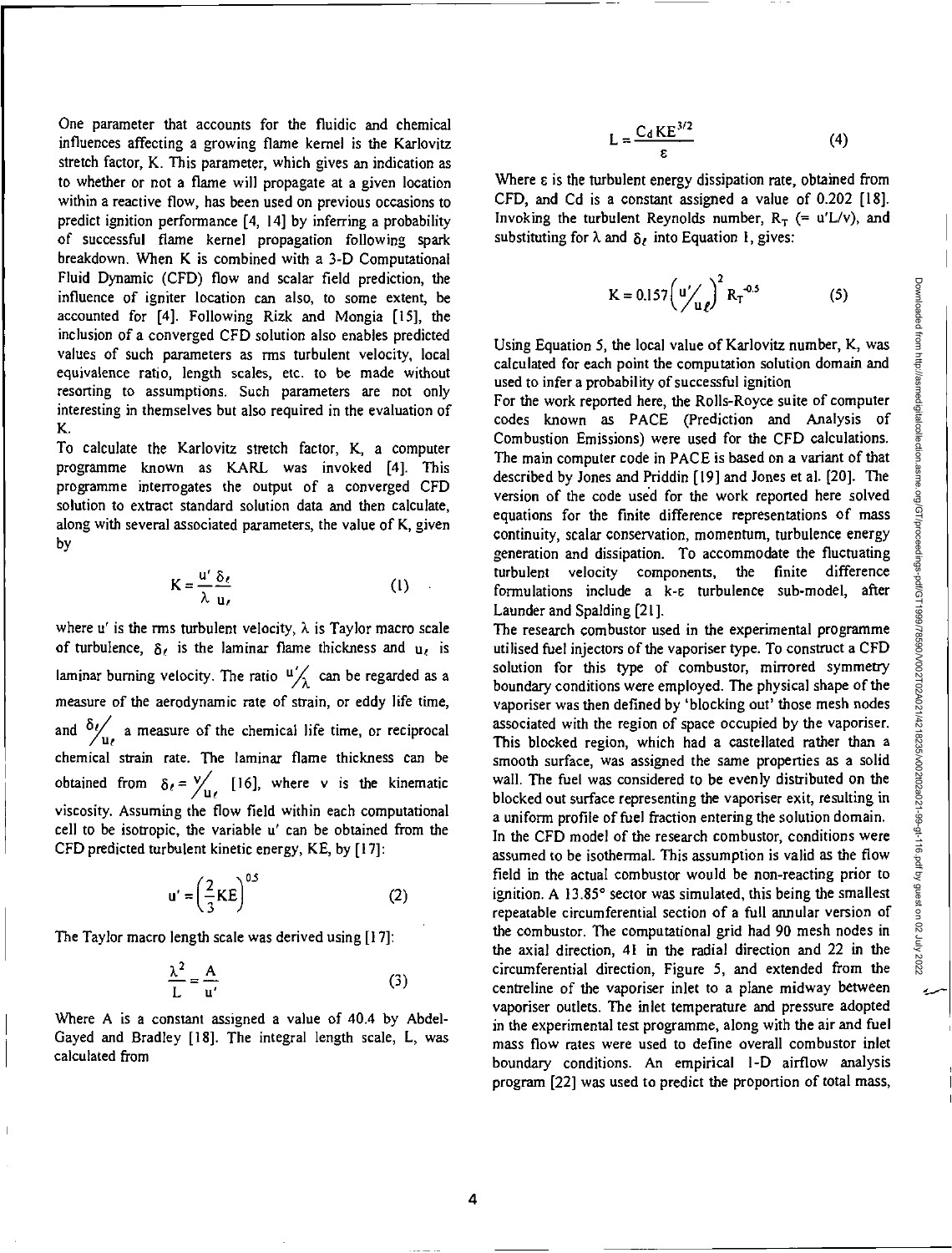and mean flow injection angles, through each of the various air inlet features. The inlet boundary conditions for turbulent energy were calculated using a turbulence intensity of 5% of the mean velocity through each feature; the dissipation rate was calculated using a length scale based on a characteristic length for each feature.

The PACE model uses chemical equilibrium to calculate the local species concentration, and hence the local density at a point within the grid. Consequently, because the model was operated in an isothermal mode, the usual density-fuel fraction relationship included within PACE was not valid for ignition probability studies. Therefore, a relationship between fuel fraction and mixture density was derived from the equation of state and the respective relative molecular masses.

## RESULTS AND DISCUSSION

A consequence of adopting laser igniton is a reduction in the duration of the ignition event compared to that of a surface discharge igniter (SDI) system; 10 ns compared to 100 us typically for the SDI. It is known [23] that a significant reduction in spark duration can lead to an increase in the minimum energy required to ignite a mixture. This is associated with an increase in radiative or conductive heat loss, and/or the formation of a stronger shock wave at shorter spark durations. Since the laser ignition system delivered only a fraction of the energy delivered by the SDI system (110 ml compared to approximately 3 1, based on an assumed energy loss of 70%), it was of interest to see whether or not the laser approach was capable of matching the SDI ignition performance when igniting the mixture at the same location. Initially, it was proposed that both methods would be used to ignite the mixture at the conventional SDI wall mounted position, downstream from the central vaporiser, Figure 4. However, on attempting to ignite the mixture with the laser at this location, it was observed that breakdown occurred on the combustor wall and not at the laser focus point. To circumvent this, the laser breakdown was therefore moved to a site 6 mm directly below the SDI location; any closer and the breakdown would revert back to the combustor wall.

Plotted in Figure 6 are data for greater than  $\geq 75\%$  successful ignition probability, for both the SDI and laser ignition at close to the conventional wall mounted location. With the exception of the lowest mass flow rate of 0.07 kg/s, both methods appear to produce very similar trends in ignition performance with increasing combustor mass flow at this location. This would suggest that the likelihood of successful ignition is a function of environmental factors, such as the local air fuel ratio and the local aerodynamic flow field, rather than the mode of ignition (i.e. laser or SDI). A similar conclusion was reached by Ronney [6], who suggested that the ignition energy requirements were not substantially different between a conventional and laser ignition systems.

The principal benefit of laser ignition would therefore seem to be its ability to locate the ignition source away from the combustor wall. Shown in Figure 7 is a two dimensional contour plot of the Karlovitz number, K, on a plane passing through the vaporiser inlet calculated for a sector mass flow rate of  $0.21$  kgs<sup>-1</sup> at inlet pressure and temperature of 1.06 bar (abs) and 326 K, respectively. The combustor air fuel ratio was set to 40:1. The value of K at each point on the contour map was derived via the CFD solution using Equation 5, as outlined in the preceding section. The local value of K can be used to assess whether or not a newly ignited flame kernel located at a particular point in the combustor will develop successfully into stable combustion. Based on earlier work, Bradley et al.  $[14]$ <sup>t</sup>. identified three different regimes of flame propagation in  $a^3$ turbulent environment. With increasing flame stretch, as<sup>5</sup> quantified by an increase in the value of K, the structure of the  $\checkmark$ flame moves from being one of a continuous flame sheet into a regime of partial quench, in which the flame structure becomes<sup>3</sup> highly fragmented. At sufficiently high values of K, the flame<sup>2</sup> will be quenched completely. These regimes were also found to have a dependency on Lewis number, Le. More recently, Bradley et al. [24] showed that the onset of flame quench was associated with a value of the product of K and Le of about 1.5. Wilson [25] assumed Le had a value of unity and thus, the most suitable site for the growth of a flame kernel following ignition would be one that had a value of K somewhat lower than 1.5. In Figure 7, regions of  $K \ge 1.5$  are coloured black.

The distribution of K in Figure 7 suggests that the most beneficial location for successful ignition is in the head of the combustor, between the vaporiser and the combustor's outer wall. Two ignition sites remote to the combustor wall, Figures 8 & 9, were therefore located in this region to assess the potential of laser ignition to enhance ignition performance. Shown in Figure 10 is the range of air fuel ratios (AFR's) and mass flow rates at which a minimum ignition probability of  $\geq$ 75% was obtained for the two remote laser ignition sites (Figures 8 & 9). Also plotted is the corresponding performance of the conventional SDI. For Site I, little gain in ignition capability when compared to SDI ignition was noted. The axial location of Site 1 is roughly similar to that of the SDI but, radially, it is positioned approximately half way between the vaporiser and the outer combustor wall. In this part of the combustor, Figure 7 suggests the value of K is very similar at both the SDI location and laser ignition Site I. Thus, a growing flame kernel at either location would experience similar fluidic and chemical influences; consequently, similar ignition performance is not surprising. However, the similarity of the results would also suggest that the presence of the combustor wall has had little or no influence on the SDI's ability to successfully ignite the mixture. Under certain conditions it is possible that the relatively small kernel could propagate, or be bodily convected, to the combustor wall and quench. However,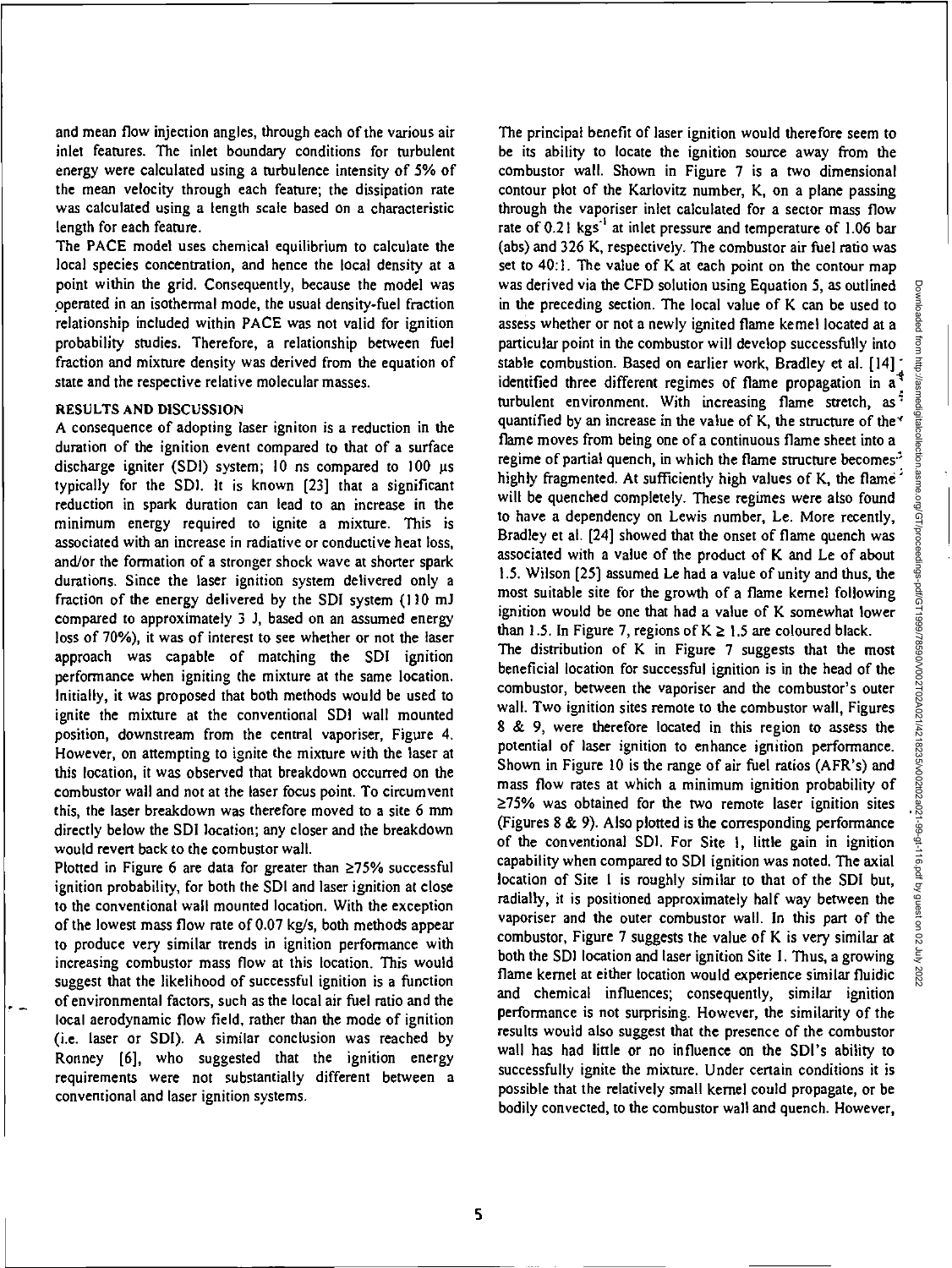because of the similarity of the *SDI and* laser ignition results, one would surmise that, following ignition, the small flame kernel was immediately convected away from the ignition site into the main cavity of the combustor before it underwent significant growth. Tilston [26] has shown that, following ignition, the small flame kernel can be convected over relatively large distances within a gas turbine combustor before it undergoes significant growth. In addition, Bradley and Critchley [27] proposed the presence of a force, generated electromagnetically during breakdown, that tends to propel the ignition kernel away from the surface of the SDI.

In contrast to the results for Site 1, laser ignition at Site 2 resulted in an approximately 33% increase in the range of combustor mass flows at which  $\geq$ 75% ignition probability could be achieved when compared to the SDI, Figure 10. This was accompanied by a corresponding increase in AFR. Although there is scatter in the data, it could also be argued that for mass flows covered by SDI ignition (0.05 to 0.2 kg/s), laser ignition at Site 2 enabled the AFR at which  $\geq 75\%$ ignition probability could be achieved to be increased by approximately 25%. Both of these effects will result in a widening of the ignition loop for the combustor. This may then be reflected in a significant improvement in the relight capability of the engine.

The computed value of K at Site 2 is approximately 10% smaller than at the SDI location. This reduction is associated with a richer local AFR at Site 2 rather than a decrease in flow field turbulent intensity, as illustrated by Figures 11 & 12. Associated with the increase in air fuel ratio is a corresponding change in the laminar burning velocity of the propane-air mixture and, consequently, a change in the value of K (Equation 5). The relationship between the laminar burning velocity of a propane-air mixture and equivalence ratio (the actual fuel air ratio divided by the stoichiometric fuel air ratio) is given in Figure 13. It can be seen that the value of burning velocity peaks at an equivalence ratio of about 1.1. Richer or leaner than this, the burning velocity decreases. The smaller value of K predicted for Site 2 suggests that the growing flame kernel is able to develop more easily into stable combustion, than at either Site 1 or the conventional SDI position. At these locations the detrimental influence of turbulence in reducing the flame propagation rate is more dominant.

The distributions of K indicated by Figure 7 would suggest that laser ignition at Site 2 offers, potentially, the best improvement in ignition performance. To confirm this prediction, ignition probability was investigated via laser ignition at a wide range of sites within the combustor. Presented in Figure 14 are the resultant ignition probabilities at three radii at different axial locations within a plane which passes through the vaporiser inlet. Also indicated on this figure is the ignition probability associated with the SDI. The ratios indicate the number of successful ignitions to the number tried; a 8/8 ratio indicates a

100% success rate. These tests were carried out at the same inlet conditions used previously, i.e. mass flow rate of 0.21 kg/s for at an inlet pressure and temperature of 1.16 bar (abs) and 310 K, respectively; the combustor overall AFR was 40:1. The results of this investigation (Figure 14) shows a surprising degree of variability in ignition performance within the combustor. More pointedly, there appears to be a dramatic drop off between areas of good ignition performance and those of very poor performance; the possible reason for this difference is discussed later. However, comparison between the best laser ignition probability (near the inner combustor wall between the vaporiser and the primary port location, Figure 14) and that recorded for the SDI shows that, at the operating conditions considered, there is a 25% increase in ignition performance if the site of the ignition event is relocated away from the combustor wall. However, it should be noted that the location of the optimum ignition site may vary, with changing inlet conditions.

Clearly, the lean ignition limit in the research combustor can be improve through the use of laser ignition. However, other novel igniter concepts have also demonstrated an ability to enhance the lean ignition limit. The work of Low et al. [3, 4] suggested that, by adopting a Plasma Jet Igniter, the lean limit could be increased by about 16%. Whilst this is less than the improvement noted here for laser ignition, the Plasma Jet Igniter gain would currently be a cheaper and more practical methed of extending the lean ignition limit than laser ignition. However, with the advent of modern, low-cost solid-state diode lasers this situation may change. Furthermore, the potential availability of a relatively cheap laser source may allow laser ignition to be utilised at a number of sites simultaneously within the combustor. Such a move may lead to a significant improvement in ignition capability. Nevertheless, there are still a number of challenges (i.e. the effects of beam attenuation, optic fouling, thermal stability, reliability, etc.) to be addressed regarding the use of laser ignition in a gas turbine combustor and these may prove insurmountable, both in terms of practicality and cost.

Considering the data in Figure 7 and Figure 14, there is clearly a conflict. From Figure 7 one would infer (based on the value of K) that ignition performance in the lower half of the combustor would be generally very poor. Whereas the measured data in Figure 14 shows that the opposite is true. The values of K shown in Figure 7 were derived by using Equation 5 in conjunction with a CFD prediction of the aerodynamic flow field and fuel fraction distribution within the combustor, Figures 11 & 12. As discussed earlier, the distribution of calculated turbulent energy is relatively uniform throughout the combustor and has been confirmed, to some extent, by experimental data [11]. However, Figure II indicates that the CFD has predicted a large region of very rich mixture under and directly ahead of the vaporiser. This rich mixture strength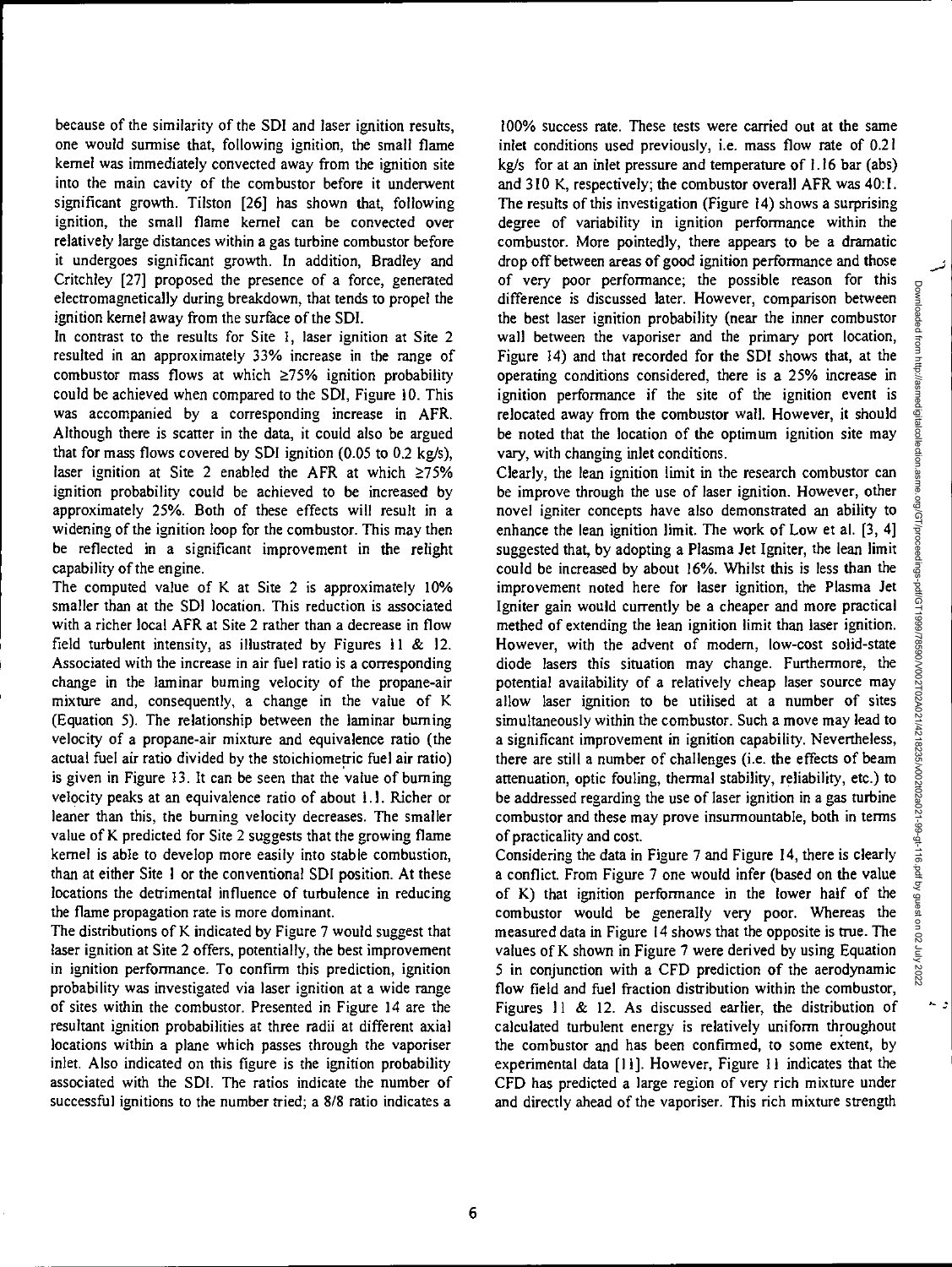means that the associated calculated laminar burning velocity,  $u_{\ell}$ , will also be small (as  $u_{\ell}$  decreases at rich AFRs, Figure 13), resulting in a high value of K. As part of another research programme, measurements were made of a scalar flux distribution within the research combustor [1O], Figure 15. These measurements were obtained by sampling a ethylene trace gas introduced into the vaporiser flow to represent propane, and indicate that, on plane passing through the vaporiser inlet, the actual area associated with a high fuel fraction below the vaporiser is significantly smaller than that predicted by the CFD. In addition, the experimental data also highlights an area of high 'fuel' concentration above the vaporiser at the head of the combustor and only a moderate 'fuel' concentration directly in front of the vaporiser. Downstream of the outer primary port, for both the middle and outer regions of the combustor, the mixture strength suggested by Figure 15 is relatively weak. Consequently, associated with these areas would be a low laminar burning velocity, which would account for the sharp drop off in ignition performance highlighted in Figure 14; it is unclear why such a poor ignition performance was obtained at the position between the vaporiser and the outer wall of the combustor where the local mixture strength would appear to be beneficial to ignition.

÷,

After reviewing the experimental data, which included some limited velocity data, it became clear that the reason for the poor calculated fuel distribution was a poor prediction by the CFD of the primary jet interaction and subsequent mixing. The accuracy of a CFD prediction is related to the accuracy of its inlet boundary conditions. For the CFD contour plots shown in Figures  $11 \& 12$ , the inlet boundary conditions (e.g. port inflows and vaporiser inflow) were assumed to have a 'top hat' profile. Clearly, the difference between measured and calculated scalar distribution indicates that such an approach was too simplistic.

The availability of empirical fuel fraction and velocity data meant that a more realistic set of inlet boundary conditions for the model could be implemented. Shown in Figures 16 and 17 are revised fuel fraction and K distributions on a plane passing through the vaporiser inlet based on the experimental inlet boundary conditions. The introduction of the revised boundary conditions has resulted in a prediction of fuel fraction that is much closer that measured (Figure 16) and this is reflected in the distribution of K. Consequently, there is improved agreement between the location of the best recorded laser ignition performance, Figure 14, and that which one would inferred from Figure 17. However, there are still some inconsistencies, particularly in the region directly in front of the vaporiser, where the K value of about 1.0 would suggest a poorer ignition performance than that recorded experimentally. The distribution of K shown in Figure 17, appears insufficient for complete identification of all suitable ignition sites. This is

important, as not all regions are necessary easily accessible to laser ignition. An example of this is the region between the vaporiser and the inner combustor wall. Although possibly offering the best performance, the optical access problems render this area difficult to use. The availability of an alternative site at the front of the vaporiser would be beneficial.

Currently, to achieve the accurate predictions in K necessary for identification of all suitable laser ignition sites, the empirical data on for fuel fraction and turbulent energy distributions have had to be used directly to calculate K. Shown in Figure 18 are the values of K calculated from the measured data. If laser ignition probabilities are inferred from this distribution, then the areas identified as offering good ignition performance are, generally, in good agreement with the recorded data in Figure 14.

The large variability in ignition performance highlighted in Figure 14 indicates that recorded ignition capability is sensitive to where the laser is focused within the combustor. Altering this location alters the local AFR and turbulence intensity experienced by the laser ignited flame kernel (as quantified by the value of the Karlovitz stretch factor), thus changing the probability of successful ignition. Conversely, changes in the local AFR and turbulence intensity at a fixed ignition site within the combustor may also alter ignition capability. As these parameters are likely to change with differing combustor inlet conditions (due to changes in the pattemisation of the fuel spray, for example) the selected laser ignition site may have to be a compromise to ensure reliable ignition at other inlet conditions.

## **CONCLUSIONS**

The possibility of utilising laser ignition to ignite reactive mixtures in a research gas turbine combustor at atmospheric pressure and 326 K has been demonstrated. In this preliminary study, an Nd:YAG laser was used to deliver an ignition energy of approximately 176 m1 to the combustor, which incorporated Perspex sidewalls for optical access. In comparison with the ignition performance of a conventional wall mounted SDI system, the laser ignition showed no additional benefit when it was located at approximately the same position as the SDI. However, when the laser ignition site was moved to a remote location at the head of the combustor, which was away from the combustor wall, the mass flow rate and AFR at which a  $\geq$ 75% ignition probability could be achieved increased by approximately 33% when compared to the SDI. However, the observed improvement in ignition performance was shown to be closely related to the chosen remote laser ignition site; poor location of the site could result in a significant degradation of ignition performance when compared to the conventional SDI. Thus, a reliable means of identify suitable ignition sites is important.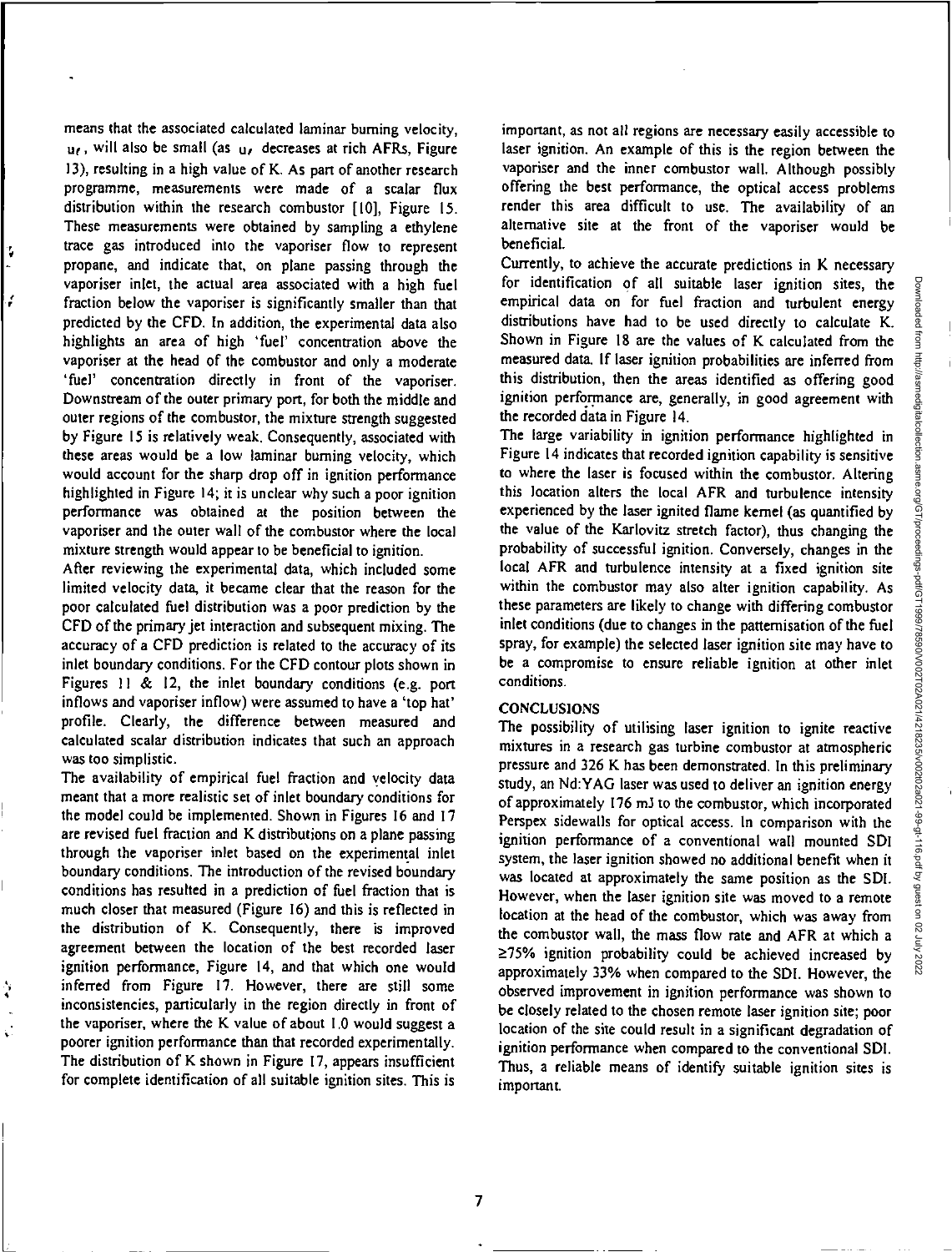$\mathbf{I}$ 

 $\mathcal{L}_{\mathbf{q}}$ 

A model based on a Karlovitz stretch factor, used in conjunction with a CFD flow field prediction, has been proposed to identify regions within the combustor that would prove beneficial if used in conjunction with laser ignition. Whilst the Karlovitz model was able to reproduce the experimentally observed tends in ignition probability, the model was found to be sensitive to the accuracy of the CFD prediction. Reliable Karlovitz predictions were only possible when experimentally measured fuel and turbulence intensity distributions were used.

## **REFERENCES**

I. Xing-Qiang, N. and Wen, L., "A mathematics model and experimental investigation on increasing starting altitude of turbine engine.", ICIASF '95 conf. proc., pp. 28.1-28.7, Ohio, 18-21 July 1995.

2. Chen, N.K, Zhao, Y.H., Wu, S.S., Zhao, Q.S. and Chin, JS., "Effect of oxygen addition on low pressure ignition performance of aero gas turbine at simulated altitude facility.", AIAA technical paper AIAA-81-1471, 1981.

3. Low, H.C., Wilson, C.W., Abdel-Gayed, R.G. and Bradley, D., "Evaluation of novel ignitors in a turbulent bomb facility and a turbo-annular gas turbine combustor.", AIAA technical paper AIAA-89-2944, 1989.

4. Wilson, C.W., Sheppard, C.G.W., and Low, H.C., "Ignition modelling employing the Karlovitz number: Preliminary validation using a research combustor.", AGRAD conf. proc., Lisbon, Oct. 1998.

5. Ballal, D.R. and Lefebvre, A.H., "Ignition of liquid fuel sprays at subatmospheric pressures.", Comb & Flame, 31, pp. 115-126, 1978.

6. Ronney, P.D., "Laser versus conventional ignition of flames.", Optical Engineering, 33(2), pp. 510-521, 1994.

7. Schmieder, R.W., "Laser spark ignition and extinction of a methane diffusion flame.", J. Appl. Phys.. 52(4), pp. 3000- 3003, 1981.

8. Maly, R., "Spark ignition: Its physics and effects on the internal combustion engine.", in Road Vehicles Powered by Spark Ignition Engines., Editors: J.C. Hilliard and G.S. Springer, Plenum Press, New York, 1984.

9. Lefebvre, A.H., "Gas Turbine Combustion.", Hemisphere Publishing, 1985.

10. Nassiri-Toosi, A., "Mixing and turbulent flow relavent to ignition in an annular gas turbine combustor.", PhD Thesis, Mech. Eng. Dept., University of Leeds, 1993.

11. Brecht, B., Msc Dissertation, Dept. of Mechanical Engineering, The University of Leeds, 1991.

12. Wyatt, J., " An experimental study of gas turbine laser ignition.", MSc Dissertation, Dept. of Mechanical Engineering, The University of Leeds, 1997.

13. Peters, J.E. and Mellor, A.M., "A spark ignition model for liquid fuel sprays applied to gas turbine engines.", Journal of Energy, 6, no. 4, p.272, 1982.

14. Abdel-Gayed, R.G., Bradley, D. and Lung, F.K., "Combustion regimes and the straining of turbulent premixed flames", Comb. & Flame, 76, pp. 213-216, 1989.

15. Rizk, N.K. and Mongia, H.C., "Gas turbine design methodology", AIAA Paper, 1986.

16. Gaydon, A.G. and Wolfhard, H.G., "Flames: their structure, radiation and temperature.", Chapman & Hall, London, p. 112, 1970.

17. Hinze, J. 0., "Turbulence: an introduction to its mechanism and theory.", McGraw Hill, New York, 1959.

18. Abdel-Gayed, R.G. and Bradley, D., "A two eddy theory of premixed turbulent flame propagation.", Phil. Trans. R. Soc., Lond., A301, pp.1-25, 1981.

19. Jones, W.P. and Priddin, C.H., "Prediction of the flowfield and local gas composition gas turbine combustors", 17th Symp. (Int.) on Combustion, The Combustion Institute, 1978.

20. Jones, W.P., Clifford, W.C., de Chair, R. and Priddin, C.H, "A comparison between predicted and measured species concentrations and velocities in a research combustor.", High Temperature Problems in Gas Turbine Engines. AGARD Conf. Proc. p.229, 1978.

21. Launder, B.E. and Spalding, D.B., "The numerical computation of turbulent flows.", Comp. Meth. Appl. Mech. Eng. 3, pp 269-289.

22. Stuttaford, P.J. and Rubini, P.A., "Preliminary gas turbine combustor design using a network approach.", ASME paper no. 96-GT-135, 1996.

23. Lewis, B. and von Elbe, G., "Combustion, Flames & Explosions of Gases.", 3rd. Ed., Academic Press, New York, 1987.

24. Bradley, D., Lau, A.K.C. and Lawes, M., "Flame stretch rate as a determinant of turbulent burning velocity.", Phil. Trans. R. Soc., Lond., A338, pp. 359-387, 1992.

25. Wilson, C.W., "Novel ignition systems and effect of primary zone aerodynamics on the ignition of aircraft gas turbine combustors.", Ph.D. thesis, Dept. of Mechanical Engineering, The University of Leeds, 1995.

26. Tilston, JR., Unreported work on a Spey combustion Chamber, NGTE run number 19, 1982.

27. Bradley, D. and Critchley, I., "Electromagnetically induced motion of spark ignition kernels.", Comb. & Flame, 22,p. 143, 1974.

28. Abdel-Gayed, R.G., Al-khishali, K.J. and Bradley, D., "Turbulent burning velocities and flame straining in explosions.", Proc. Roy. Soc., Lond., A391, pp. 393-414, 1984.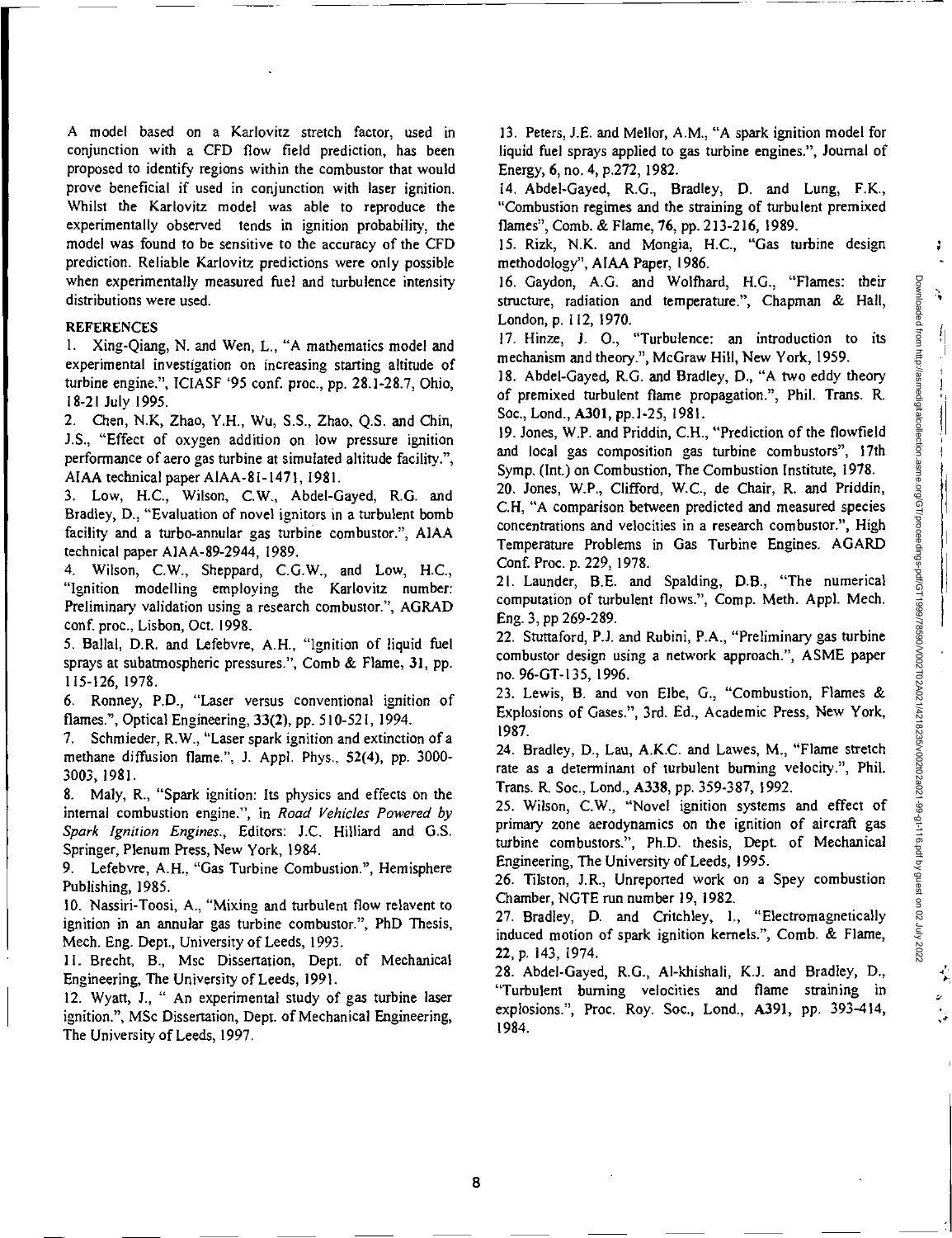| Laser Energy, mJ | Energy absorbed, mJ | % Absorbed       |
|------------------|---------------------|------------------|
| 60               |                     |                  |
| 76               |                     | 6.5              |
| 91               |                     | $\overline{7.7}$ |
| $\overline{105}$ | 24                  | 22.9             |
| $\overline{120}$ | 52                  | 43.3             |
| $\overline{135}$ | 60                  | 44.4             |
| 152              | 83                  | 54.6             |
| $\overline{166}$ | 97                  | 58.4             |
| 176              |                     | 63.1             |

Table 1. Energy absorbed during laser ignition breakdown.



Figure I. Pictorial view of research combustor geometry.







Figure 3. Variation, in absorbed energy with delivered energy for a laser induced spark breakdown.



Figure 4. Surface discharge ignitor location in combustor



Figure 5, Combustor solution mesh in combustor plane.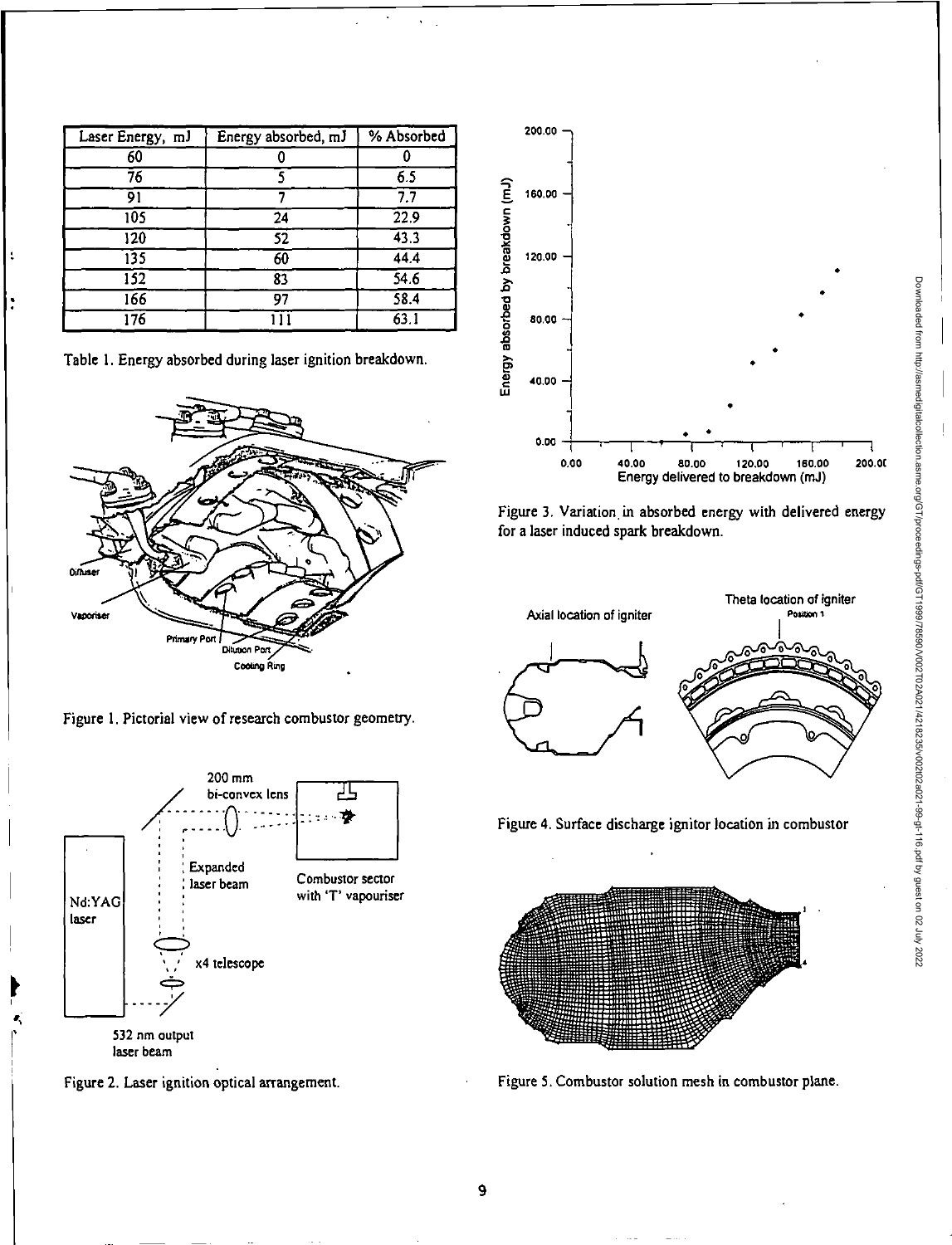

Figure 6. Comparison of  $\geq$ 75% ignition probabilities for laser and SDI methods at the conventional SDI wall mounted location. Inlet pressure and temperature = 1.06 bar and 326 K, respectively; at an AFR of 40:1.



Figure 8. Remote Laser Ignition Site 1.



Figure 7. Contour plot of Karlovitz number distribution for inlet conditions of 0.21 kg/s at Inlet pressure and temperature  $=$ 1.06 bar and 326K, respectively; at an AFR of 40:1.



Figure 9 Remote Laser Ignition Site 2.

Downloaded from http://asmedigitalcollection.asme.org/GT/proceedings-pdf/GT1999/78590/V002T02A021/4218235/v002t02a021-99-gt-116.pdf by guest on 02 July 2022

Downloaded from http://asmedigitalcolled.ion.asme.org/CPT/poceedings-pdf/CF1/899/Y002T02A0214218256/00210240214716.pdf by guest on 02 July 2022

 $\ddot{\ddot{\imath}}$ 

 $\frac{1}{2}$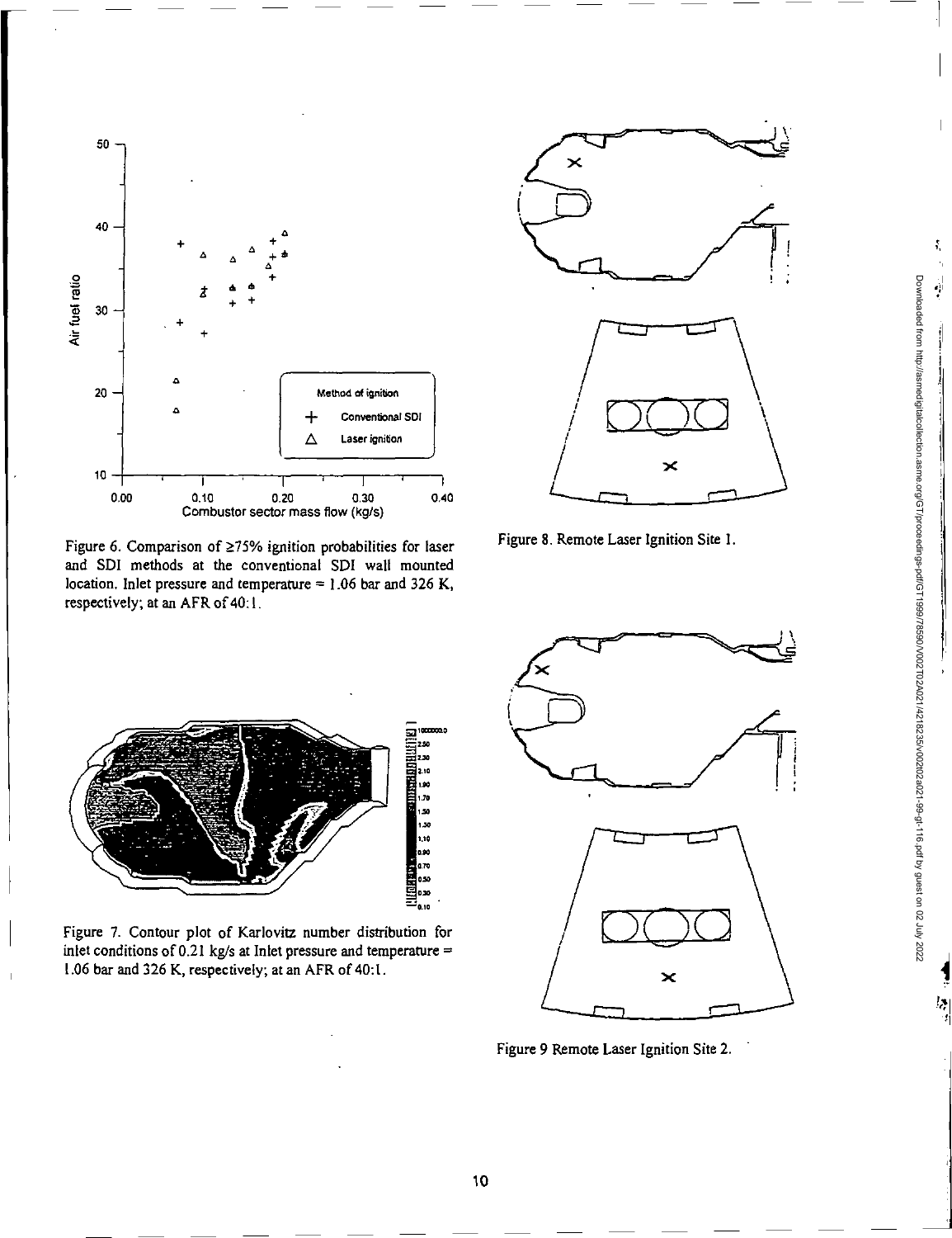

ż

Figure 10. Comparison ≥75% ignition probability for laser ignition at Sites 1 and 2 and conventional SDI. Inlet pressure and temperature  $= 1.06$  bar and 326 K, respectively; at an AFR of 40:1.



Figure 12. Predicted turbulent energy distribution from which Figure 7 derived.



Figure 11. Predicted fuel scalar distribution from which Figure 7 derived.



Figure 13. Variation of laminar buming velocity with equivalence ratio for a propane-air mixture at 1 atmosphere and 328 K. After Abdel-Gayed et al. [28].